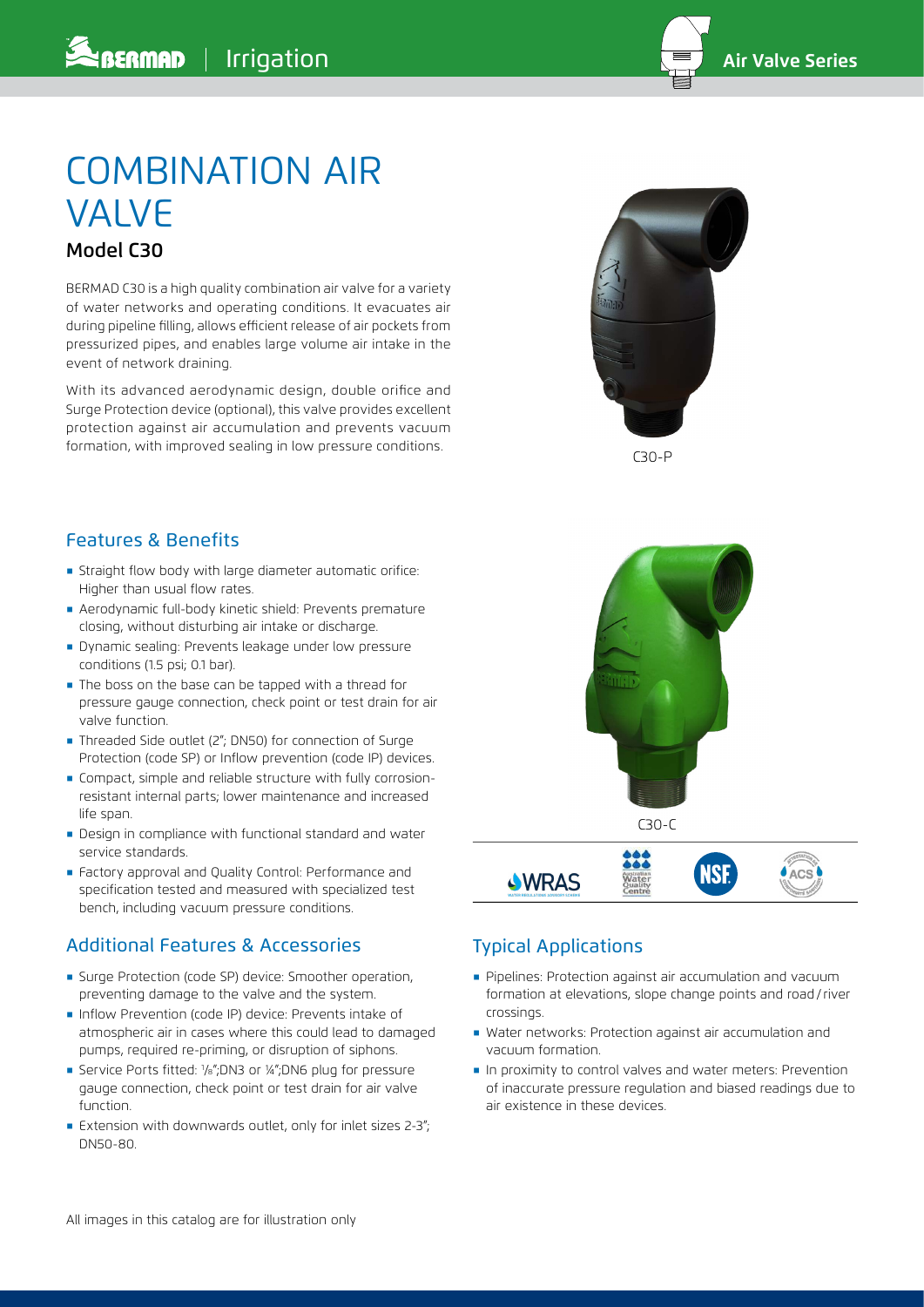

## Inlet and Outlet Connections

- ֺ Inlets:
	- Glass-reinforced Nylon (C30-P): male threaded ¾-2"; DN20-50, Flanged 2-3"; DN50-80
	- Ductile Iron Body (C30-C): male threaded 1-2"; DN25-50, Flanged 2"; DN50
- ֺ Outlets:
	- ■ Glass-reinforced Nylon Body (C30-P):
		- □ Inlet connections ¾-1"; DN25: Sideway, not threaded.
		- □ Inlet connections 2-3"; DN50-80: Sideway Outlet, Female threaded 2"; DN50
	- Ductile Iron Body (C30-C):
		- □ Inlet connection 1"; DN25: Sideway Outlet, Female threaded ¾"; DN20
		- □ Inlet connections 2"; DN50: Sideway Outlet, Female threaded 2"; DN50

## **Materials**

- Body
	- Glass-reinforced Nylon (code C30-P)
	- Ductile Iron (code C30-C), coated with Fusion Bonded Epoxy, Blue
- ֺ Float Assembly: Polypropylene, Glass Reinforced Nylon.
- ֺ Elastomers: EPDM, Optional Viton.

#### Operational Data

- **Pressure Rating: 230 psi; ISO PN16**
- ֺ Minimum operating pressure: 1.5 psi; 0.1 bar
- ֺ Maximum operating pressure: 230 psi; 16 bar
- ֺ Media and operating temperature: Water, 33-140°F; 1-60°C

| Inlet<br><b>Sizes</b> | <b>Automatic</b><br><b>Orifice</b> |                 | <b>Kinetic Orifice</b> | <b>Surge Protection</b>   |                         |                   |  |
|-----------------------|------------------------------------|-----------------|------------------------|---------------------------|-------------------------|-------------------|--|
|                       | Area                               | <b>Diameter</b> | Area                   | <b>Number</b><br>of holes | Hole<br><b>Diameter</b> | <b>Total Area</b> |  |
| Sq Inch               | Sq inch                            | inch            | Sq inch                |                           | inch                    | Sq inch           |  |
| mm                    | Sq mm                              | mm              | Sq mm                  |                           | mm                      | Sq mm             |  |
| $\frac{3}{4}$ " - 1"  | 0.008                              | 0.795           | 0.497                  |                           |                         |                   |  |
| DN20 - 25             | 5.4                                | 20.2            | 320                    |                           |                         |                   |  |
| $7'' - 3''$           | 0.019                              | 1772            | 2.465                  |                           | 0.157                   | 0.078             |  |
| DN50 - 80             | 12.2                               | 45.0            | 1,590                  | $\overline{4}$            | $\overline{4}$          | 50                |  |

## Air Flow Performance Charts

Air Relief and Intake (Pipeline Filling, Draining and Vacuum Conditions) | Air Release (Pressurized Operation)



Air relief and intake charts are based on actual measurements, measured in Bermad Air Flow test bench, according to EN-1074/4 standard and refer to Side outlet. Use Bermad Air software for optimized Sizing & Positioning of Air Valves.

## Orifice Specifications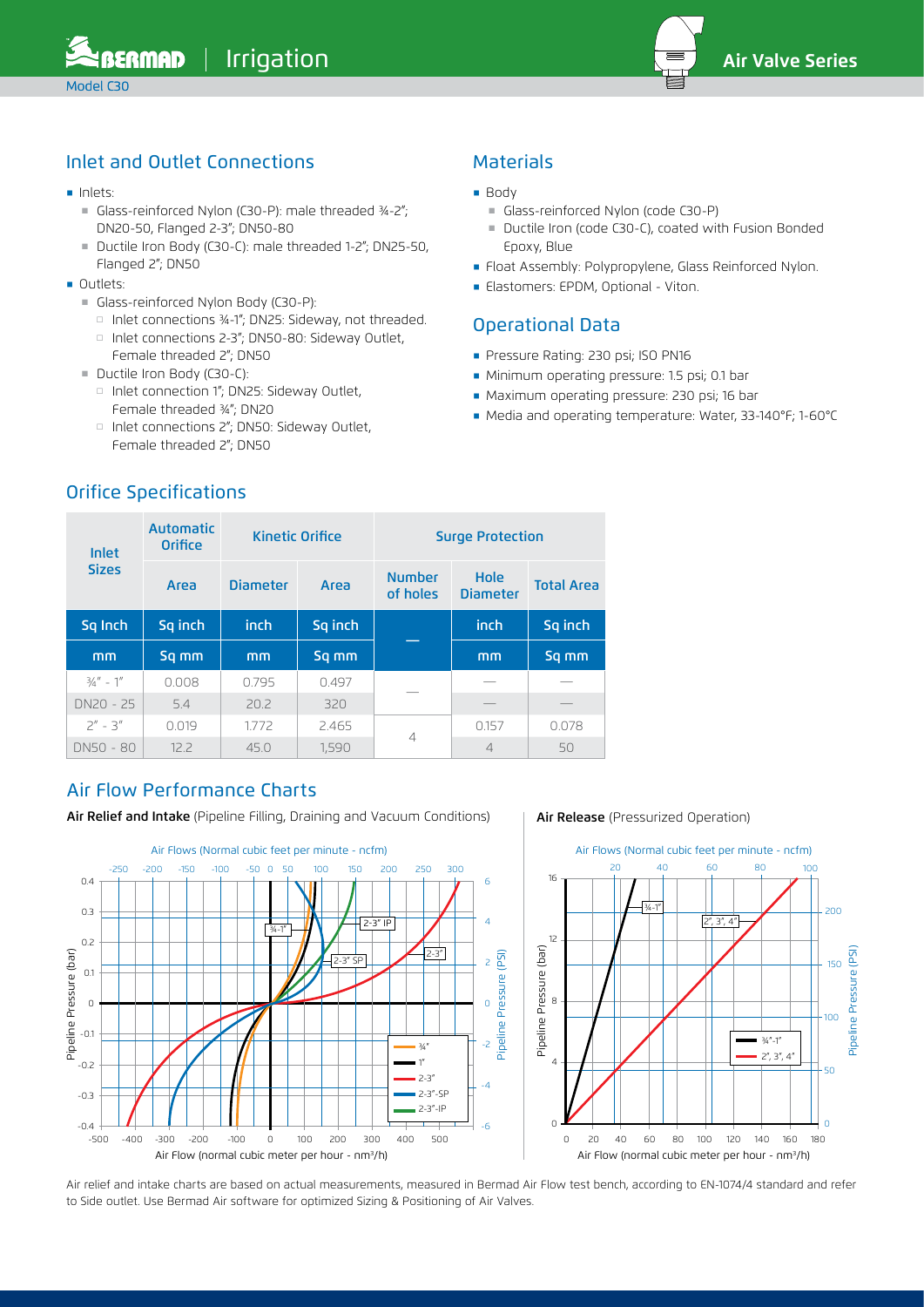

## Cutaway - Glass Reinforced Nylon Body (C30-P)

Female Threaded (only for inlet sizes 2-3"; DN50-80) for retrofitting Surge Protection (Code SP) or Inflow Prevention (Code IP) devices or drain lines



## Cutaway - Ductile Iron Body (C30-C)





Surge Protection (code SP), only for inlet sizes 2-3"; DN50-80



Inflow Prevention (code IP), only for inlet sizes 2-3"; DN50-80



Assisted Closing (code AC), only for inlet sizes 2-3"; DN50-80



Extension with downwards outlet, only for inlet sizes 2-3"; DN50-80